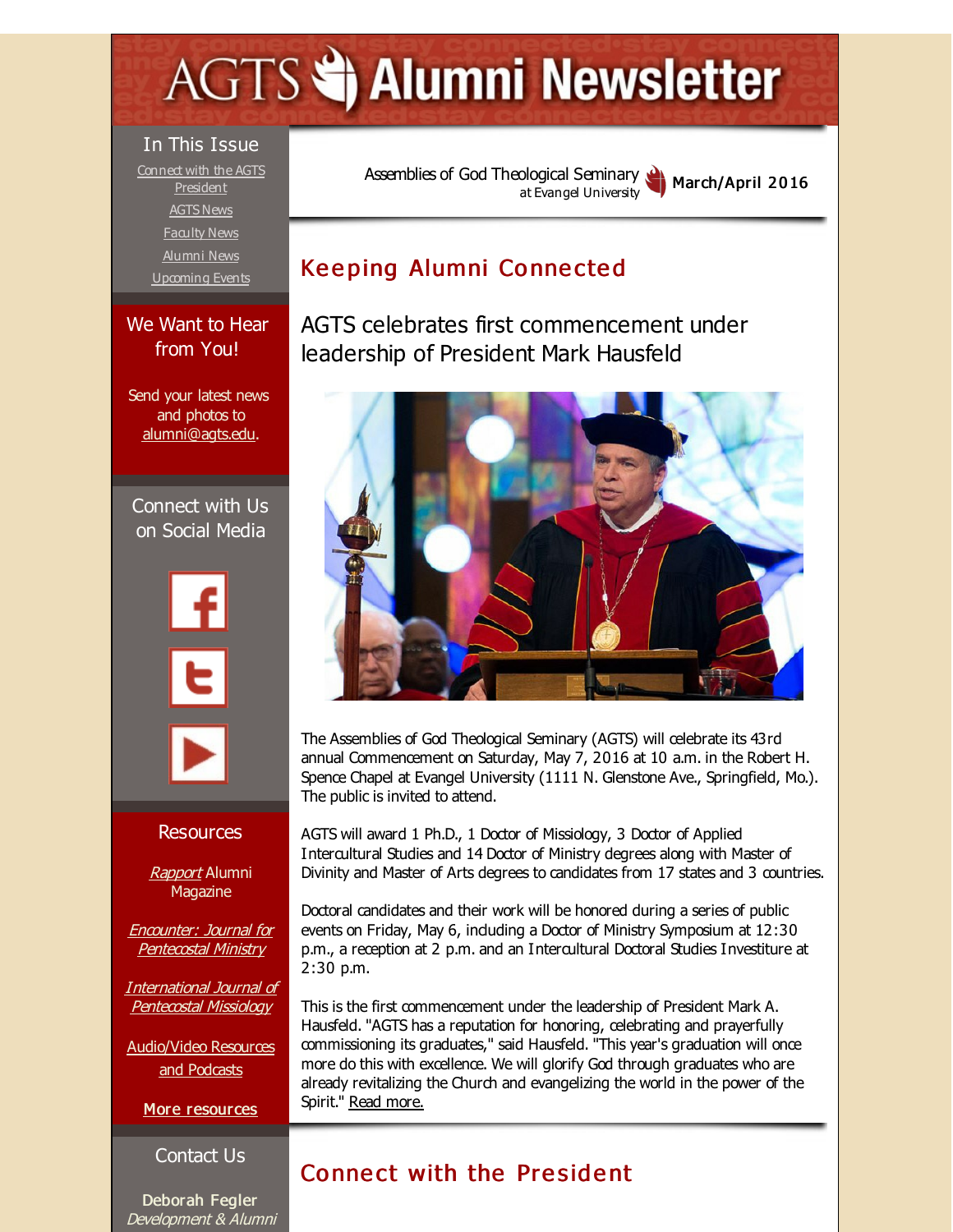**Coordinator** [dfegler@agts.edu](mailto:dfegler@agts.edu)

Jennifer S. Hall Marketing Manager [jhall@agts.edu](mailto:jhall@agts.edu)

[alumni@agts.edu](mailto:alumni@agts.edu)

[www.agts.edu/alumni](http://r20.rs6.net/tn.jsp?f=0013u88L2xq0QjP59-LWIgmx3pxkfHvq3Qekm4JksEw41IsDuKx6mvMj7-J3M9oVakHJvMaNT9gc0KngKRi540Ke7DAAWmyW1a72UUMDAgn3kOQZqYlygQzNQO9AV800yxlpUwuUJtwC4fU2qp7w1AcqjRfGSGrLqIlhehY2SOCnHifJBft5KDKRw==&c=&ch=)

Invest in Student **Scholarships** 

# **DONATE**



Dr. Hausfeld recently participated in the following events:

- March 30-April 9: Visited Southern California to meet with AGTS alumni, donors and Vanguard University President Dr. Mike Beals and Latin America Bible Institute (La Puente) President Dr. Marty Harris
- April 2: Attended AGTS alumni gathering
- April 3: Preached at Grace Community Assembly of God, Whittier, Calif.

## **AGTS News**

2016 J. Philip Hogan Chair Dr. Sobhi Malek presents three-part lecture series on the challenges of understanding Islam



The Assemblies of God Theological Seminary installed Dr. Sobhi Malek as the 2016 J. Philip Hogan Professor of World Missions with a formal ceremony on March 8, 2016.

Dr. Malek presented three lectures under the general theme of "The Challenge to Understand Islam." Malek presented his inaugural lecture, "The Caliphate: The Islamic State" on March 8. He presented his second public lecture, "Muhammad in the Bible: Alleged Prophecies", on March 11. Dr. Malek gave the series' last lecture, "The Bible for Muslims", on April 6. Watch or read all three [lectures.](http://r20.rs6.net/tn.jsp?f=0013u88L2xq0QjP59-LWIgmx3pxkfHvq3Qekm4JksEw41IsDuKx6mvMj4C1n123M9hNIac7KBCSBK_wpZanp8YeJpqsJrs2-e34zndc_r0Uk9BfnjPr6HNsCbjWSiXMLVB3OrhlQARdq9tv8PS9k47vomcxEIFPeMFJx61DJxjBAedz9fwx8KKDomvQozplORUXQTAKMsFxFzE-ofvfURhpE4xTEVNlU7DBxlPVIdtt1zo=&c=&ch=)

AGTS Hosts U.S. Army Deputy Chief of Chaplains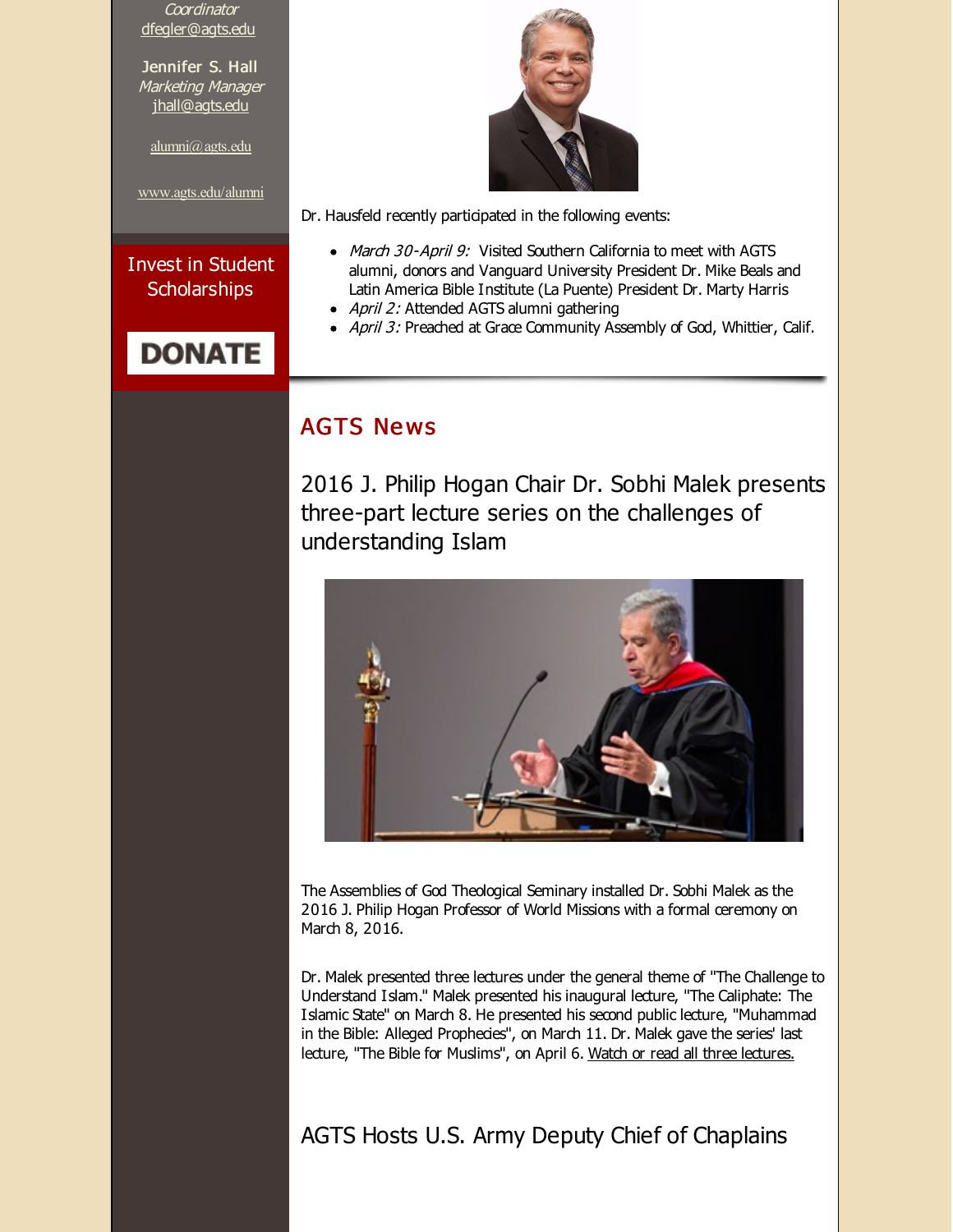

On March 15 and 16, AGTS hosted the United States Army Deputy Chief of Chaplains, CH (BG) Thomas Solhjem. He is the 24th Deputy Chief of Chaplains and the first Army Chaplain to be promoted to the rank of general officer. He has been an AG chaplain since 1988 after graduating from North Central University. Read [more.](http://r20.rs6.net/tn.jsp?f=0013u88L2xq0QjP59-LWIgmx3pxkfHvq3Qekm4JksEw41IsDuKx6mvMjzda433heL4JnNy76Lu8kARwP-b6AOskbHLzazFjQ1SaWW8sHVd_5bfnTeGYMuwwrd57-QqWvbRRhE9QJvWv7HGbvZ1a6Hkjr0fVZXk2FLov3Hj-df1bkjU5Q3-wiYmLrG42YrXNVsWQlZSV3OuR1pzMGKbRv0lErNtinJi7kfY8We6AqqbZgPwFaAqSV63mQeBia_8_jyxD&c=&ch=)

# Retired AGTS President, Dr. Byron Klaus, honored with Lifetime Achievement Award



Dr. Byron D. Klaus --center--author and retired president of AGTS, was honored with <sup>a</sup> Lifetime Achievement Award at the conference, along with Dr. Murray Dempster and Dr. Doug Petersen.

Retired President Dr. Byron Klaus was honored with the Society for Pentecostal Studies (SPS) "Lifetime Achievement Award," along with Dr. Murray Dempster and Dr. Doug Petersen. The honor celebrated the 25th anniversary of their coedited book, Called and Empowered: Global Mission in Pentecostal Perspective. Klaus retired from AGTS last summer following 16 years of service. Read more. [Read](http://r20.rs6.net/tn.jsp?f=0013u88L2xq0QjP59-LWIgmx3pxkfHvq3Qekm4JksEw41IsDuKx6mvMjzpYkQoETFHqQM0HXZhC6AJkC8sRuSwMin5glbWs4X5spRys-PbKAPLBkZOGgBlRxrZDRVu2BV7b9UqQRb1aQWYEcM2qm374zk73annFL2gDJlGOPXmXTwK84Lgj0TPuqN8IODnT8YdBxZe-T6SwxrkWwsZxU5_S3uK50cA32rqmiiozMBDMnI0=&c=&ch=) more about AGTS' participation in this year's SPS annual conference.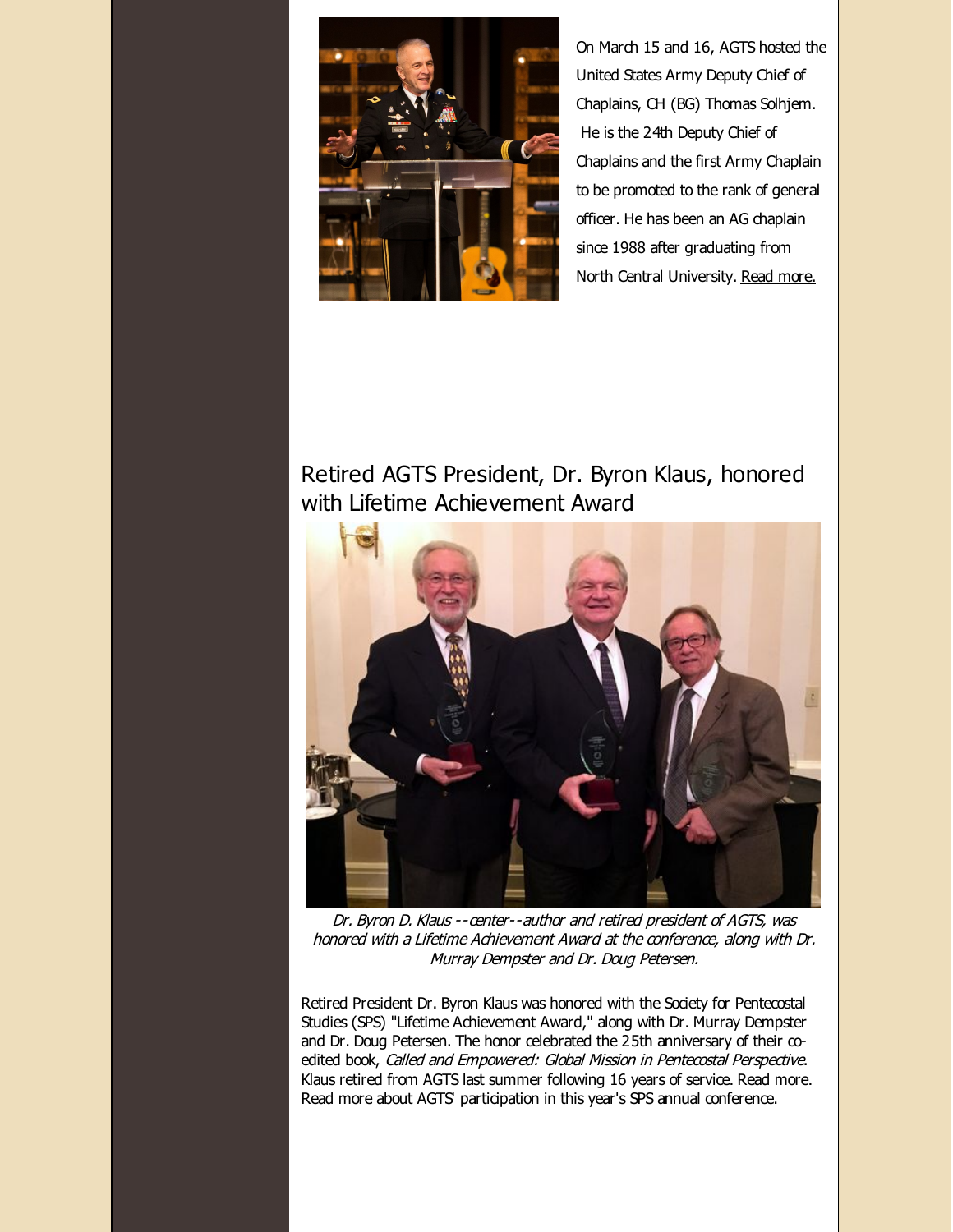

The homeless, the hurting, and the addicts find inspiration in AGTS student John Alarid's church

On Palm Sunday, John Alarid stood in the front row, dosed his eyes and held his hands up in worship. At times, he pointed toward the

ceiling. Newly formed CityReach Church is led by Pastor John Alarid and his wife, Hannah. Mark Smith prays at the end of the service.

When the music ended and the children dismissed to their Sunday school dasses, Alarid took the pulpit. Just six years ago, the former drug addict and gang member was in prison for attempted murder. Yet there he was, preaching from the book of Matthew to homeless people, folks struggling with addiction, recovering addicts, and others with less-than-perfect backgrounds. Alarid launched the CityReach Church Springfield on March 6. More than 150 people showed up for that first service. Read [more.](http://r20.rs6.net/tn.jsp?f=0013u88L2xq0QjP59-LWIgmx3pxkfHvq3Qekm4JksEw41IsDuKx6mvMj4C1n123M9hNChVT45jWQf5GiJ7quRBQoAhzZZMwQHJKAurdnL3byjiG2tvLCmUDxkqbeGf2KozUx5_DIgrg1XMHw5YsAFCdI4p5j2HgGzOCFb_CQlIgIEEh8KYuAiEaacH8Q_Dc8DH9YCBwc9wJH58dKPXht_YsS5kdNREa9yu5fy47uo4e1ikfQChktJUOvtI-wOkzz-lKjFxcrZ3rGQ8=&c=&ch=)

# Connect to EU Alumni Newsletter---The Quad



With the addition of <u>new men's soccer</u><br><u>coach John Griffin,</u> Evangel's first<br>sanctioned soccer game since 1974 is less<br>than 50 days away. .<br>Homecoming 2015: Celebrating yoU<br>Join us October 1-3, 2015. Featured reunions will be: All soccer players 1974 and prior - All soc<br>- 1965<br>- 1975<br>- 1990<br>- 2005

More information coming soon.

Introducing the new<br>president of AGTS at



ited for a key eler

Did you know? **JURASSIC WORLD**  Stay up-to-date with what's happening at Evangel University.

Read the [January,](http://r20.rs6.net/tn.jsp?f=0013u88L2xq0QjP59-LWIgmx3pxkfHvq3Qekm4JksEw41IsDuKx6mvMjzjd7b12z4toflmAWDugZFomkHGy0i5rPHfTR464iej3oGXJZ_oV_ZkYLgCCox8Q7RhTsvRkG5dSeBhbJsrpFSfSZQPKNv9J4lJv2wpX492GTfVmAg823Pw-koIIDEE1DHJl7_Q0wd0ODQdBRa8ZN8k2fHFzUFOkY59dJ51CqAnW&c=&ch=) 2016, edition.



## Refer a student

Do you know someone interested in attending AGTS? Use this [online](http://r20.rs6.net/tn.jsp?f=0013u88L2xq0QjP59-LWIgmx3pxkfHvq3Qekm4JksEw41IsDuKx6mvMj2TiRzYw1GrolSDu6bPihERU9OVsok9bahSYRkqgDI1_jw5pPCqG0Ivyf1p1_UCBY30VWpC0vhrYfpDCaTbei9QTHIdRfxjgZqgmmPW14LXnx7XLQ9RT7IEgUUxlkKz_B0jy9IbWLF3j&c=&ch=) form or connect with Christina Ketchem, AGTS Enrollment [Representative.](mailto:cketchem@evangel.edu)

# **Faculty News**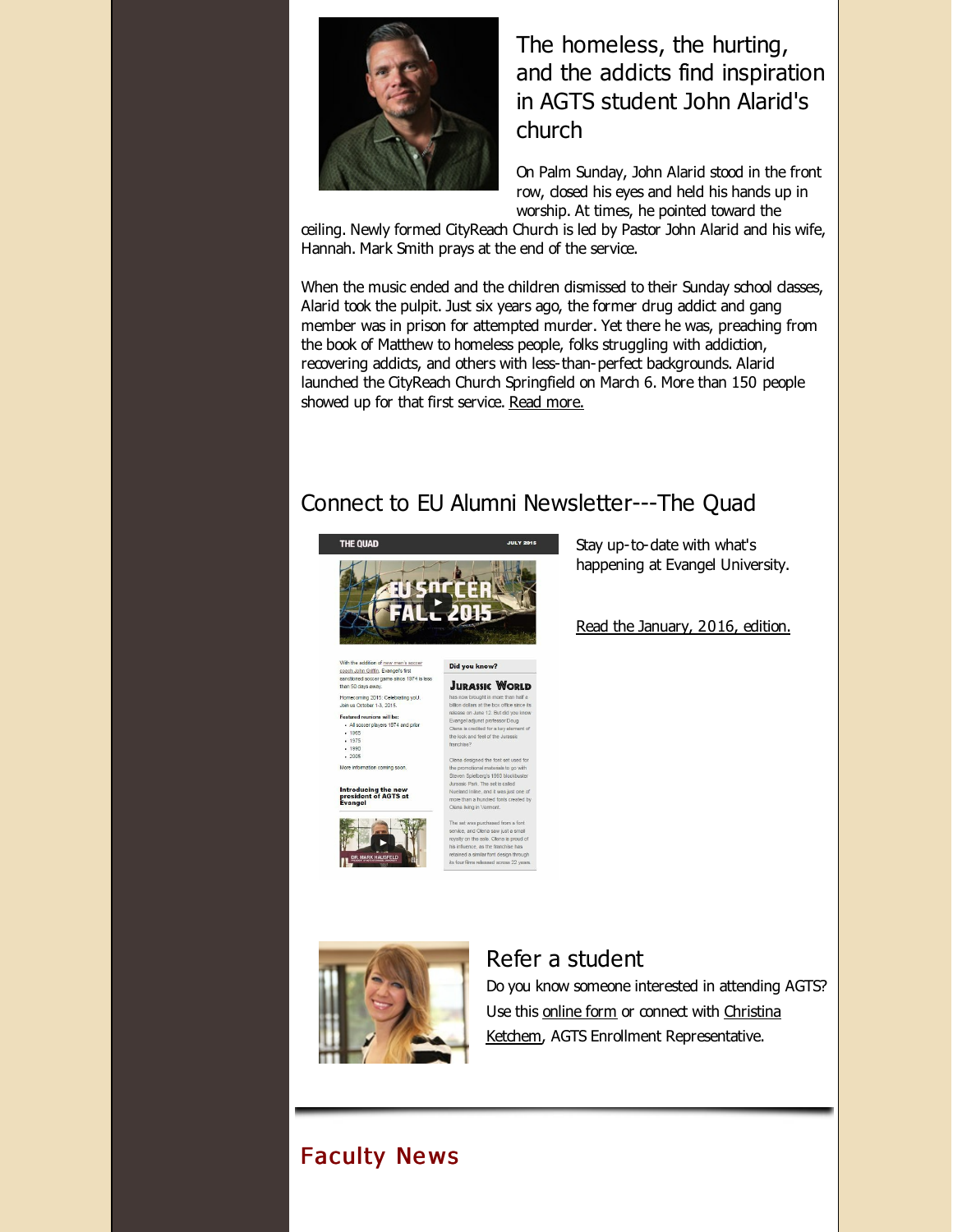#### Roger [Cotton](http://r20.rs6.net/tn.jsp?f=0013u88L2xq0QjP59-LWIgmx3pxkfHvq3Qekm4JksEw41IsDuKx6mvMjytGoC2RgLpp3N9ykwAgY_lWlyWLUo5XdMR0tnIDH47u686Ed9X_H7yihbjQIAH2XpeufU-i39hI7QBZqzu5CkxqhDvb5nmMteg5KQHaHlV7cPeiuFt5UmzSMShYsBWTMo5tHgvPJ7eI&c=&ch=)

• April 15-16: Teaching on the Pentateuch at the Illinois School of Ministry

#### James [Hernando](http://r20.rs6.net/tn.jsp?f=0013u88L2xq0QjP59-LWIgmx3pxkfHvq3Qekm4JksEw41IsDuKx6mvMj8b-fQMcimmucGBqU5SZYZXn_NxS6yzvfNzENMezZ7d48Cbm1qR7SaedQ8UQtyOpmwEu1ef5hdJyqYNhIMkd2C78rYIpgia4kMq3P-YrvZb-gr-W8okhvLsVpuGlb3nunwhz4KqDbxS6&c=&ch=)

• April 15-16: Teaching on the Pentateuch at the Illinois School of Ministry

#### [DeLonn](http://r20.rs6.net/tn.jsp?f=0013u88L2xq0QjP59-LWIgmx3pxkfHvq3Qekm4JksEw41IsDuKx6mvMj8b-fQMcimmurpTIH8WAQFJhvF3c5ibpzrFnJCIImDHVFaDzrj2p0C2FfsgGMi1socFQuN8RNOTGEB1fnqA4JjsKBW9mXZf7pZaqcOd1CN1i9lm0lXmtMzgL7XTXjElmV0dnXxxbixhX&c=&ch=) Rance

• April  $4-8$ : Teaching about the indigenous church at the Bible Institute of Rio Plata, Buenos Aires April 18-22: Presenting a workshop at the Latin American Educators Summit, Panama City, Panama

April 25-28: Participating in the Northern California/Nevada District Council, Sacramento, Calif.

#### [Charlie](http://r20.rs6.net/tn.jsp?f=0013u88L2xq0QjP59-LWIgmx3pxkfHvq3Qekm4JksEw41IsDuKx6mvMj8pDHVXX214QgcVzYFqELoUtmbC-KOW0-so543dTo3jrdrfCUOpVoqWHgCRbQX4-5QVSE0Nr1IIA_0ztyfzCNT4T2rA5gk_hEkd9e_rVU7frePWyca7J-lO_WFlfBaPD52ejIIDLG-Y_&c=&ch=) Self

• April 11: Preaching on "Christians and War" at Abundant Life Assemblies of God with Pastor Greg Wendschlag

April 12-14: Delivering the Hiller Lectures on "Pastor 4.0" at Sioux Falls Seminary, Sioux Falls, S.D.

April 15-17: Consulting on discipleship and preaching at The Bridge Community Church with Pastor Greg Hackett April 29 - May 2: Consulting on discipleship and preaching at Calvary Christian Assembly with Pastor Steve Pelota

#### [Randy](http://r20.rs6.net/tn.jsp?f=0013u88L2xq0QjP59-LWIgmx3pxkfHvq3Qekm4JksEw41IsDuKx6mvMjzjd7b12z4toKykUQX1Gvm0UbZVmzYCXo9y2cPAWghYcbcvtBFJqgq_21BC-mHY-wLOxqoVda9p30GEm1zbUBmQ4HWaZlPhYob8uRIHoVLwFbjt3SYsv87bzcFon92ks74k4rv-i5HmU&c=&ch=) Walls

• April 15-16: Teaching on the Book of Acts at the Illinois School of Ministry April 21-23: Attending the Church Network (formerly NACBA), Professional Training & Standards Committee retreat, as a training center director in Nashville, Tenn. The PT&S retreat is held every four years to review the curriculum for the professional

certificate program, Certified Church Administrator.

# Alumni Ne ws









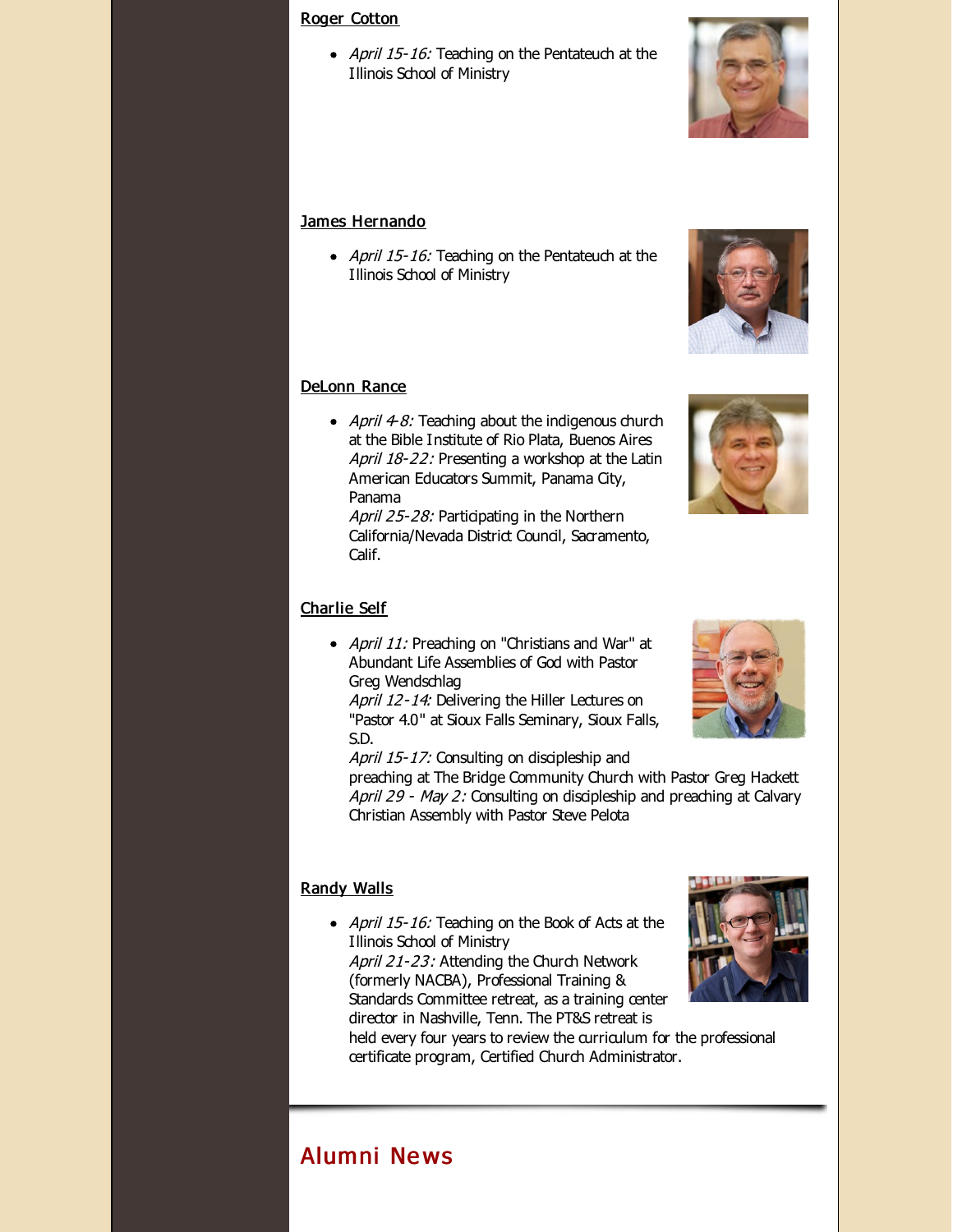

Donnie Capps ('07) serves as senior pastor of Christian Life Assembly in Willimantic, Conn.

Michael and Andrea McDonald ('08) welcomed Christian Michael on March 8, 2016. He joins big sister Victoria.

Mark Wootton's ('03) book, The Complete Pentecostal: More Than Just Tongues, was induded by Life Publishers in a Pastors' minilibrary set of 21 books and released in the Burmese language in Myanmar (formerly Burma.)



Upco ming Eve nts

Graduation Events

Thursday, May 5 AGTS Golf Tournament 8:30 a.m. (Rivercut Golf Course) [Register](http://r20.rs6.net/tn.jsp?f=0013u88L2xq0QjP59-LWIgmx3pxkfHvq3Qekm4JksEw41IsDuKx6mvMj9dZzwi5bazsGXRNuDJ_REefh4n3VX0pI8fGpKbOECo3SXWr6AOCbRidCuvoJ2Z1MKquY6kjYJdvmgHm7quY9VC0IOH-zMQl0-nXA6geyqDNm8A62LpVXMf_MD2BmscLPOYJ_VMArAHb_KeFUh81utM=&c=&ch=) by April 25 for best pricing.

AGTS Graduation Banquet Honoring AGTS Graduates 6:30 p.m. Reception, 7 p.m. Dinner (White River Conference Center, 600 West Sunshine St.)

Friday, May 6 AGTS Doctoral Celebration Doctor of Ministry Symposium 12:30-2:00 p.m. (AGTS)

Reception 2:00-2:30 p.m. (Great Hall at AGTS)

Intercultural Doctoral Studies Investiture 2:30-3:45 p.m. (William J. Seymour Chapel, AGTS)

Saturday, May 7 AGTS Graduation 43rd Commencement Celebration 10 a.m. (Robert H. Spence Chapel, Evangel University)